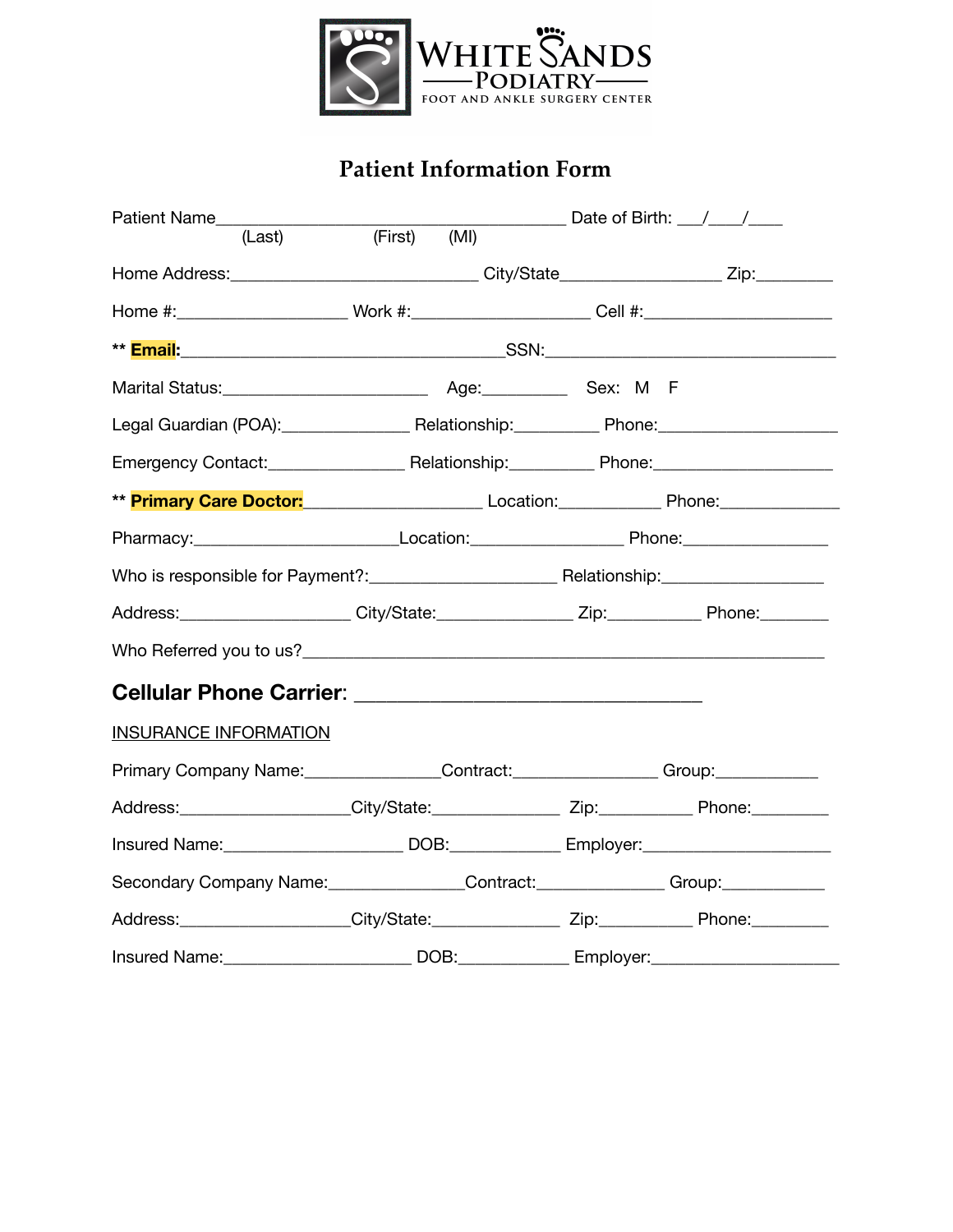|                                                                | Date of Birth: Date of Birth: |                                     |                                                                                                |  |  |
|----------------------------------------------------------------|-------------------------------|-------------------------------------|------------------------------------------------------------------------------------------------|--|--|
| counter, and herbal medications): ** can attach separate sheet |                               |                                     | Please List ALL MEDICATIONS you are currently taking (including prescription, over the         |  |  |
| Name                                                           | Dose                          |                                     | How often do you take?                                                                         |  |  |
|                                                                |                               |                                     |                                                                                                |  |  |
|                                                                |                               |                                     |                                                                                                |  |  |
|                                                                |                               |                                     |                                                                                                |  |  |
|                                                                |                               |                                     |                                                                                                |  |  |
|                                                                |                               |                                     |                                                                                                |  |  |
|                                                                |                               |                                     |                                                                                                |  |  |
| Please list ALL prior Surgeries: ** can attach separate sheet  |                               |                                     |                                                                                                |  |  |
| <b>Type of Surgery</b>                                         | Date                          | <b>Type of Surgery</b>              | Date                                                                                           |  |  |
|                                                                |                               |                                     |                                                                                                |  |  |
|                                                                |                               |                                     |                                                                                                |  |  |
|                                                                |                               |                                     |                                                                                                |  |  |
| <b>Social History:</b>                                         |                               |                                     |                                                                                                |  |  |
| <b>**Alcohol:</b> __ Never __ No longer use<br>Type:           |                               | <b>History of Abuse</b><br>Moderate | Rare<br>Daily<br>Occasional                                                                    |  |  |
|                                                                |                               |                                     |                                                                                                |  |  |
|                                                                |                               |                                     | <b>**Recreational Drugs:</b> L Never No longer use - Quit how long ago? <b>________</b> L Rare |  |  |
|                                                                |                               |                                     | How much are you on your feet at work? ___10% ___25% ___50% ___75% ___100%                     |  |  |
| ** Family History:                                             |                               | <b>Type</b>                         | <b>** Maternal or Paternal</b>                                                                 |  |  |
|                                                                |                               |                                     |                                                                                                |  |  |
|                                                                |                               |                                     |                                                                                                |  |  |